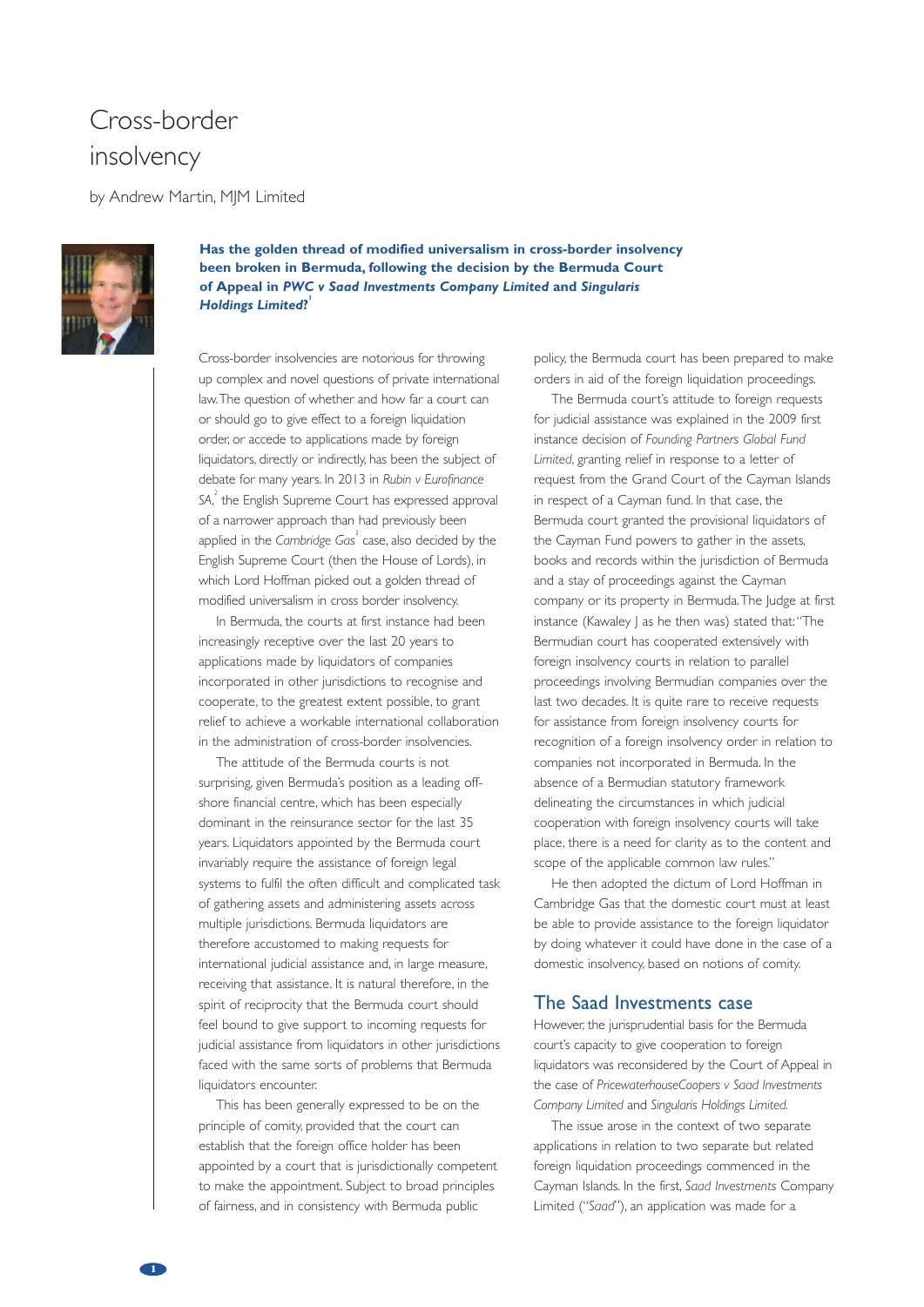winding-up order in Bermuda by the provisional liquidator who had been appointed by order of the Cayman Islands. In the second application, in respect of Singularis Holdings Limited ("*SHL*"), no application was made for a winding-up order in Bermuda. In respect of each of the two companies, two separate but related applications were made to the Bermuda court for orders against PricewaterhouseCoopers to compel the production of:

1) papers belonging to the companies which were in the possession of PricewaterhouseCoopers in their capacity as former auditors; and

2) the auditors' internal working papers. The significance in the distinction of these categories was that in the Cayman liquidation proceedings, the working papers of the former auditors would not have been disclosable, but under the Bermuda Companies Act, the court was competent to order production of the auditors' working papers under section 195 of the Act.

The court at first instance (Kawaley CI) had acceded to the provisional liquidator's applications in both cases:

- a) in the case of *Saad*, on the basis that a winding-up order had been made by the Bermuda court and had not been challenged in time, so that the court was competent to exercise its powers to order production of all categories of documents requested on the basis of the genuine need for disclosure described in the evidence filed by the liquidators, notwithstanding that the Cayman court itself could not have ordered production of the working papers; and
- b) in the case of *SHL*, on the basis of the court's inherent jurisdiction, applying the principle of comity and the objective of"modified universalism" desirable in international insolvency cases.

The Court of Appeal for Bermuda upheld the Chief Justice's decision (by a majority) in respect of *Saad* solely on the basis that given the winding-up order was not open to challenge in those proceedings, it was not permissible for the auditors to make a collateral attack on the winding-up order in the context of an application made within the liquidation proceeding itself.The Court of Appeal (by a majority) also upheld the scope of the order, in Saad's case (including the requirement to disclose the working papers) on the basis that there had been genuine grounds to support the order made by the Chief Justice at first instance under the terms of the Bermuda section, irrespective of the more limited scope of order which could have been made by the Cayman Court in the administration of its own liquidation procedure.

In relation to *SHL*, the Court of Appeal

unanimously set aside the Chief Justice's order on the basis that *SHL* was not a "company" within the meaning of the Bermuda Companies Act and therefore the court had no statutory jurisdiction to make a winding-up order in respect of that company and therefore had no jurisdiction to make an order under section 195 of the Companies Act.The Court of Appeal further held unanimously that there was no analogous common law or inherent jurisdiction to make such an order where the liquidators would not have been able to secure an equivalent order in the Cayman Islands.

The decision of the Court of Appeal leaves the position on an uneasy footing because the basic principle decided by the Court of Appeal unanimously (expressed in relation to *SHL*) is that a company can only be wound up by the Bermuda court if it is a 'company' falling within the definition of section 4 of the Companies Act, which does not include unregistered foreign companies. If that is the correct legal analysis, then the same reasoning must apply to *Saad*.The only basis on which the Court of Appeal upheld the order in relation to *Saad* was the procedural ground that a challenge to the winding-up order had not been made on a timely basis. It follows, therefore, that had a timely objection been made to the winding-up order, the same result would have followed in the case of *Saad*.

It is equally disappointing that no principled *explanation* was given by the Court of Appeal for its jurisdiction to order the production of documents in the ancillary Bermuda liquidation proceeding, when production of those documents could not have been ordered in the principal liquidation proceeding in the Cayman Islands.There is no provision in the Bermuda Companies Act which entitles the Bermuda court to make an order in terms wider than those which could have been made in a foreign liquidation proceeding (unlike section 426 of the English Insolvency Act 1986). It also strains the notion of comity for a Bermuda court to exceed the jurisdictional limits imposed by the foreign liquidation law, in the absence of a statutory power to do so.

The decision is subject to appeal to the Judicial Committee of the Privy Council.

In a powerful dissenting judgment in the *Saad* case, Auld JA expressed the view that the logic applied by the majority of the Bermuda Court of Appeal led to an absurd result, and the case illustrated the pressing need for reform in this area of the law to give effect to a more comprehensive system of international cooperation in cross-border insolvency.

It appears therefore that the "golden thread" of modified universalism has been broken at least in Bermuda, unless the Judicial Committee of the Privy